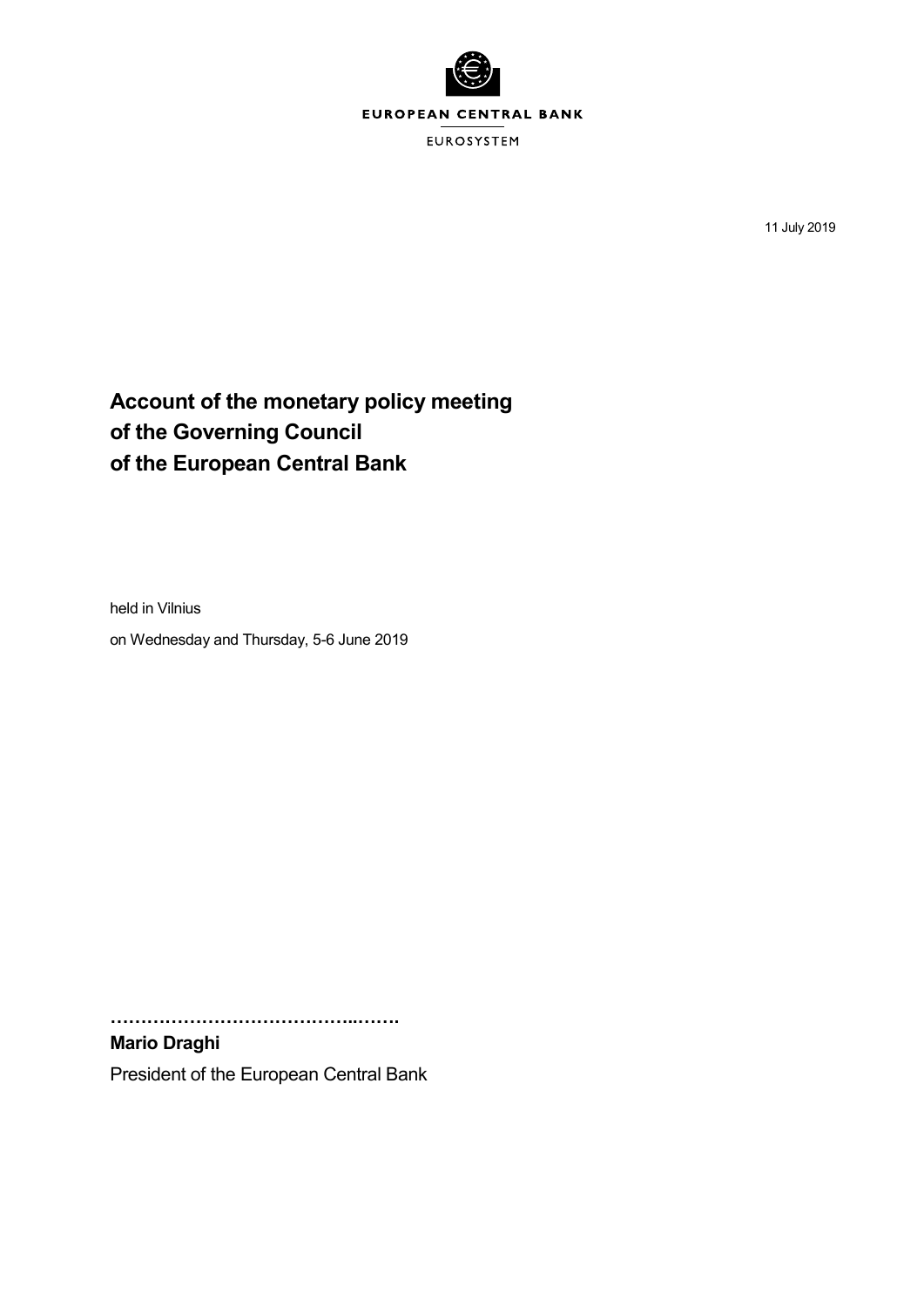# **1. Review of financial, economic and monetary developments and policy options**

## *Financial market developments*

Mr Cœuré reviewed the latest financial market developments.

Since the Governing Council's previous monetary policy meeting on 9-10 April 2019, US trade negotiations with both China and Mexico had progressively deteriorated, negatively impacting global equity markets and pushing equity risk premia higher. Bond yields had declined to multi-year lows. In foreign exchange markets, the euro and the US dollar had appreciated in nominal effective terms, reflecting mainly the weakness in emerging market currencies and, in particular, the Chinese renminbi. At the same time, the euro had continued its gradual depreciation against the US dollar, a trend observed since the start of 2018 that likely related to changes in the relative growth outlook.

In bond markets, the yield on the ten-year German government bond had declined by more than 70 basis points since October 2018, to a record low level of -22 basis points. The ten-year US Treasury yield had fallen even more – by around 100 basis points over the same period. Tentative evidence suggested that the recent decline in global bond yields signalled a broader reappraisal of the global growth and monetary policy outlook by markets rather than a temporary flight to safety.

First, yield spreads of higher-yielding euro area sovereign bonds – with the exception of Italian government bonds – had declined in recent weeks, unlike in periods of broad risk aversion, when these yield spreads would tend to rise against German bonds. The yields on ten-year Spanish and Portuguese sovereign bonds were trading at their lowest levels on record.

Also, euro area five-year forward inflation-linked swap rates five years ahead had continued their trend decline of recent months and were currently only marginally higher than the record low of 1.25% observed in the aftermath of the 2016 Brexit referendum. In the United States, marked-based inflation expectations had also declined more recently.

A third factor that suggested increasing concerns over the growth outlook related to recent developments in the spread between the ten-year Bund and the overnight index swap (OIS) rate. This had been a good proxy for scarcity in bond markets. Since the start of the year, with Bund yields falling steadily, OIS rates had fallen even more rapidly. In turn, this suggested that the recent fall in Bund yields by and large reflected a revision of the medium-term outlook for monetary policy, concerning both the level of the key policy rates and the uncertainty around them.

The EONIA forward curve also showed that there had been a reassessment of the monetary policy outlook in the euro area. Since October 2018 the curve had flattened notably and, more recently, a significant shift had been observed since the Governing Council's April 2019 monetary policy meeting. There had also been notable changes in the shape of the US Treasury yield curve. In recent weeks the curve had become inverted in the belly of the curve, consistent with expectations of a rate cut.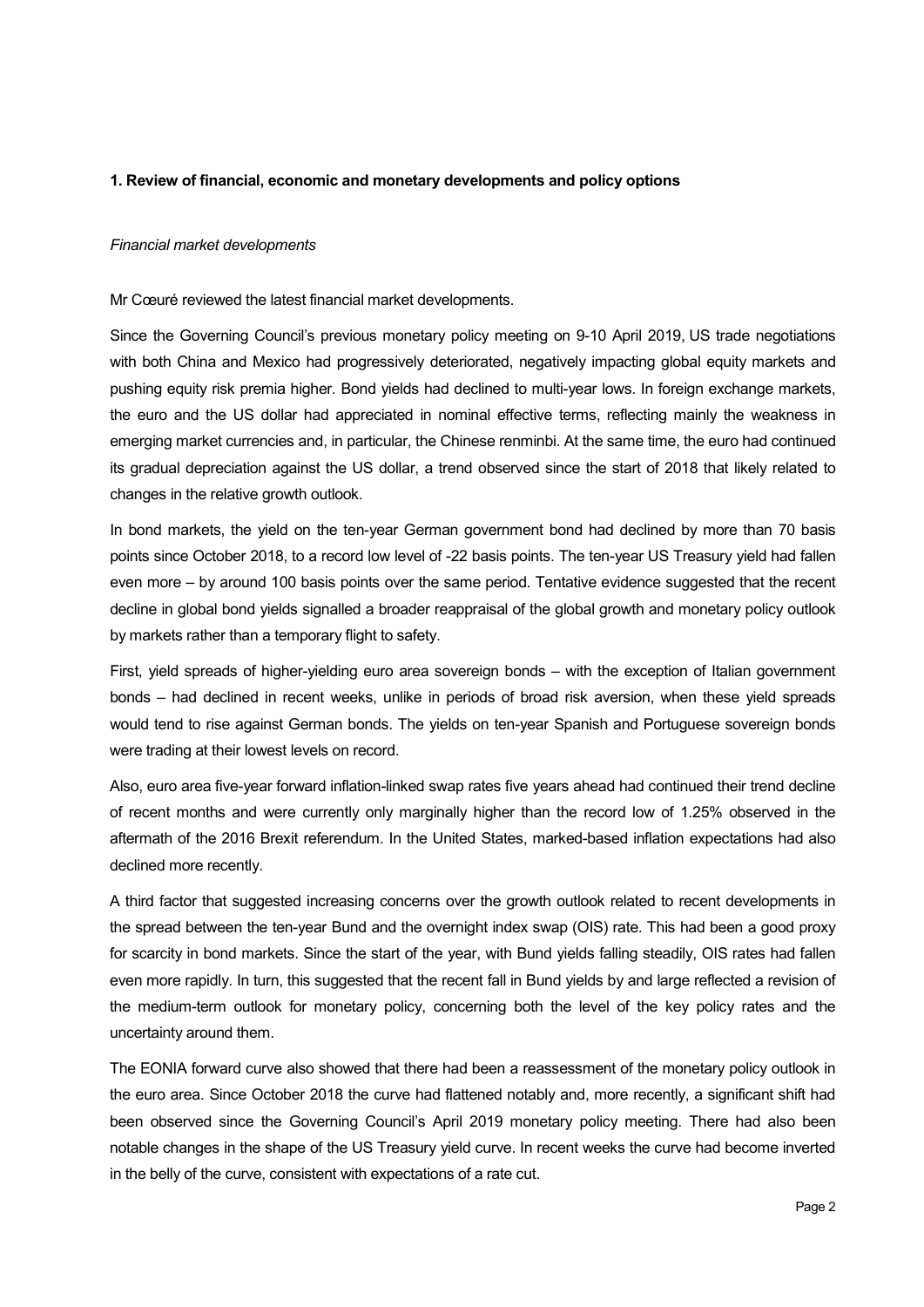### *The global environment and economic and monetary developments in the euro area*

Mr Lane reviewed the global environment and recent economic and monetary developments in the euro area.

Regarding the external environment, global manufacturing and trade remained weak. The global composite output Purchasing Managers' Index (PMI) had decreased in May, pointing to some deceleration in global activity in the second quarter of 2019. Reflecting the weakness in manufacturing, global trade had remained subdued in the first quarter of 2019. Annual consumer price inflation in the OECD area in April had increased to 2.5%, from 2.3% in March, driven by an increase in core and energy price inflation. Annual CPI inflation excluding food and energy had stood at 2.2% in April, up from 2.1% in March. Oil prices had declined by 11% since the Governing Council's April monetary policy meeting and now hovered around USD 62.3 per barrel. Over the same horizon, food prices had declined by almost 4% and metal prices had decreased by 2.7%, while the euro was broadly unchanged against the US dollar but had appreciated somewhat in nominal effective terms.

Turning to the euro area economy, real GDP growth had rebounded unexpectedly in the first quarter of 2019, with Eurostat's second release putting the increase at 0.4% quarter on quarter. This rebound had been supported by some temporary factors, especially in the manufacturing sector. However, survey indicators pointed to weaker growth ahead.

Turning to the components of domestic demand, real private consumption had posted strong quarter-onquarter growth of 0.5%. This had in part been driven by a recovery in car purchases following the weakness in the fourth quarter of 2018 stemming from the introduction of the Worldwide Harmonised Light Vehicle Test Procedure (WLTP), as well as by some normalisation in France following weakness caused by the "yellow vest" protests. Real residential investment had grown strongly in the first quarter of 2019, at 1.5% quarter on quarter, supported by mild weather conditions. Machinery and equipment investment had increased by 1.2%, quarter on quarter, in the first quarter of 2019, remaining relatively resilient in the face of the recent growth slowdown. The prolonged persistence of uncertainties posed, however, a downside risk to the outlook for business investment.

Regarding labour market developments, according to Eurostat's flash estimate, euro area employment had increased by 0.3%, quarter on quarter, in the first quarter of 2019, a rate similar to those recorded in the previous two quarters. Moreover, the composite PMI on employment stood at 52.7 in May, pointing towards continued positive overall growth. The indicator had held up in services, but in manufacturing it had declined below the no-change threshold of 50 for the first time since August 2014.

Extra and intra-euro area exports both showed initial signs of stabilisation. At the same time, leading indicators continued to signal weak trade developments ahead.

These developments were also reflected in the June 2019 Eurosystem staff macroeconomic projections for the euro area, which projected annual real GDP growth at 1.2% in 2019 and 1.4% in the subsequent two years. While recent hard data for the first quarter of 2019 had turned out better than expected, the subsequent quarters had been revised down mainly on account of weaker global trade.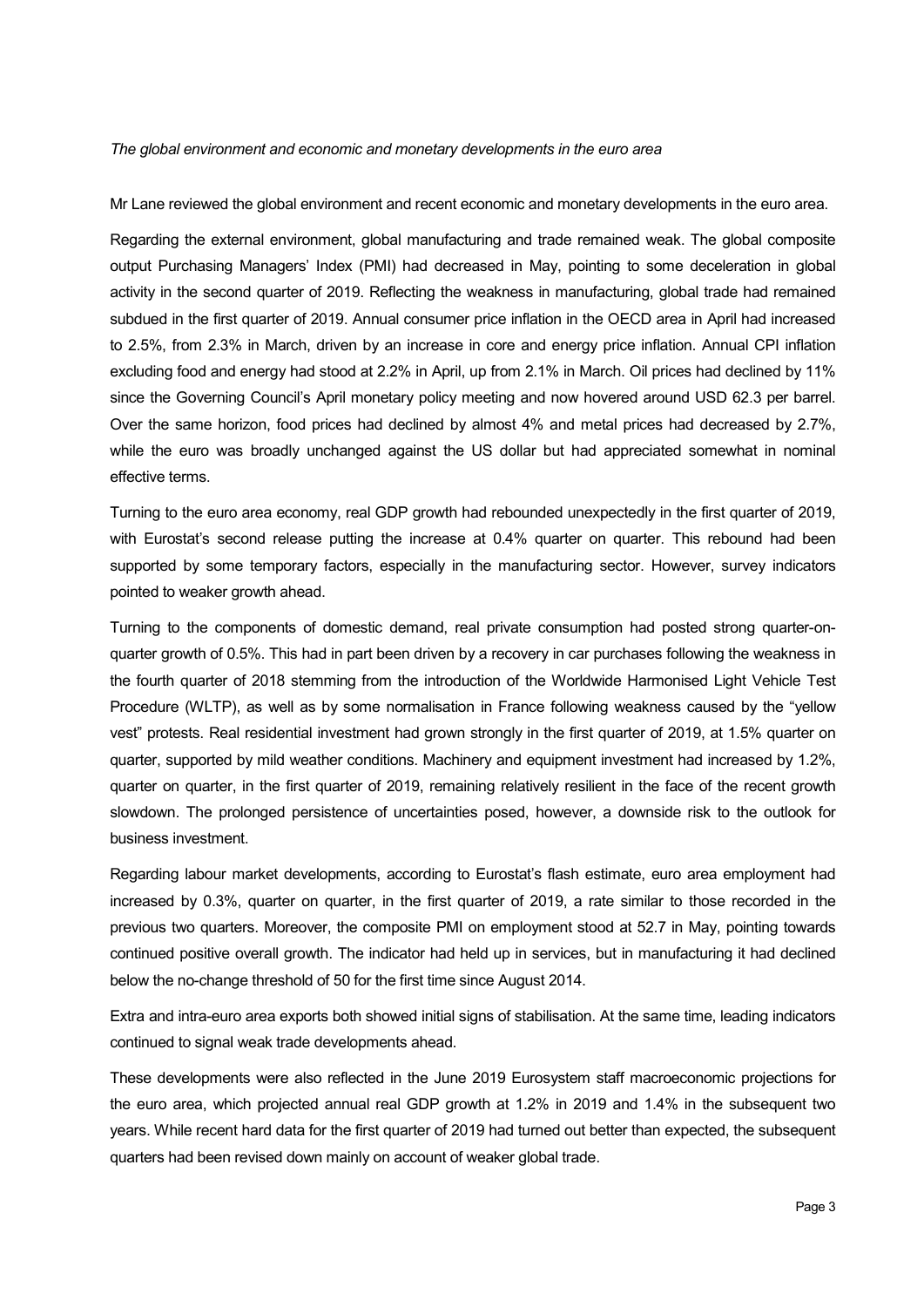Turning to price developments, according to Eurostat's flash estimate, annual HICP inflation had decreased to 1.2% in May, from 1.7% in April, mainly due to lower energy and services price inflation. HICP inflation excluding energy and food had decreased to 0.8% in May, from 1.3% in April. Looking through the Easterrelated volatility, measures of underlying inflation remained muted. At the same time, according to the latest information, wage pressures had continued to build up. Annual growth in negotiated wages in the euro area had been 2.2% in the first quarter of 2019, unchanged from the fourth quarter of 2018.

In the June 2019 Eurosystem staff projections, annual HICP inflation was expected to increase from 1.3% in 2019 to 1.4% in 2020 and 1.6% in 2021. Compared with the March 2019 ECB staff projections, the outlook for HICP inflation had been revised up by 0.1 percentage points for 2019 and down by 0.1 percentage points for 2020, but remained unchanged for 2021. The inflation projections were in line with the forecasts of other institutions.

Market-based inflation expectations had declined at all horizons since the Governing Council's April monetary policy meeting. Despite these measures being close to historic lows, there had been no meaningful increase in deflation risk in comparison with the situation in 2015 or 2016. At the same time, survey-based measures of longer-term expected inflation had remained stable. The longer-term expectation in the latest (March) Survey of Professional Forecasters stood at 1.8%, 0.1 percentage points below the survey result recorded over the period from the fourth quarter of 2017 to the fourth quarter of 2018. Moreover, other surveys of long-term inflation expectations, namely by Consensus Economics and the Euro Zone Barometer, remained broadly in line with the ECB's inflation aim.

Euro area financial conditions had tightened marginally, but had remained looser relative to the start of the year. Since the Governing Council's April monetary policy meeting, the slight tightening in euro area financial conditions could mainly be ascribed to heightened trade tensions, which had caused the euro to appreciate in nominal effective terms and equity prices to decline. The decline in equity markets had occurred despite an improvement in corporate earnings expectations. Meanwhile, the expected timing of an ECB policy rate "lift-off" had shifted out substantially, with some market-perceived chance of rate cuts.

Turning to money and credit developments, the annual growth rate of broad money (M3) had picked up in April, to 4.7% in year-on-year terms, thereby remaining rather resilient to the declining mechanical contribution of APP purchases. From a counterpart perspective, while private credit continued to be the main source of money creation, since July 2018 the decline in the contribution of the APP had been replaced by external monetary inflows and, to a lesser extent, by bank credit to general government. At the euro area level, the composite lending rates for non-financial corporations and for households for house purchase stood at 1.62% and 1.75% respectively, falling to new historical lows. Deposit rates remained stable at very low levels.

As regards fiscal policy, after 0.5% in 2018, the euro area general government deficit ratio was projected to increase this year to 0.9% of GDP and to remain constant thereafter, despite falling interest payments. This reflected a mildly expansionary fiscal stance.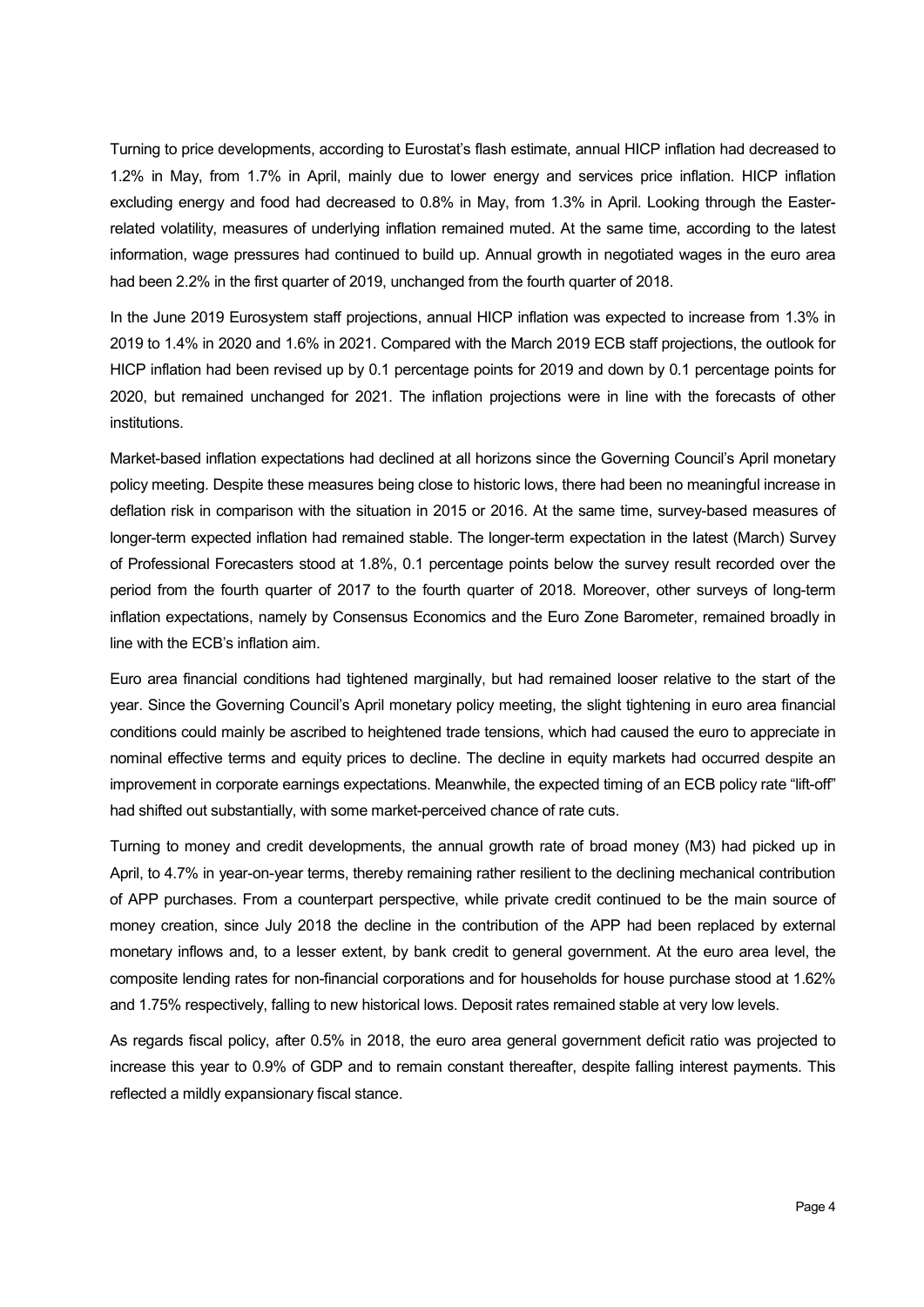### *Monetary policy considerations and policy options*

Summing up, Mr Lane remarked that, while the most recent hard data for first quarter economic activity were better than expected, in part due to temporary factors, weak global trade and the prolonged presence of uncertainties continued to be a drag on euro area growth developments. This was reflected in another downward revision of the growth outlook in the June 2019 Eurosystem staff projections.

Bank lending conditions for firms and households remained very favourable, even if overall financial conditions had tightened marginally since the Governing Council's April monetary policy meeting, largely on account of the re-escalation of trade tensions.

The balance of risks remained tilted to the downside, despite the downward revision to the growth projections, largely on account of persistent sources of uncertainty relating to the international environment. These uncertainties could weaken or delay the recovery in external demand beyond what was already reflected in the June projections and further weigh on investment and consumption. Trade tensions had re-escalated, uncertainty about Brexit was extended in time and fragilities in emerging market economies remained, despite signs of stabilisation in some of them.

HICP inflation had decreased in May, mainly on account of temporary factors. Measures of underlying inflation had continued to move sideways, even if labour cost pressures had continued to strengthen and broaden as labour markets had tightened further. The June 2019 Eurosystem staff projections broadly confirmed the March outlook for inflation, which would reach only 1.6% in 2021, some distance below the Governing Council's inflation aim. Market-based measures of inflation expectations had further declined.

Mr Lane therefore saw the need to update the monetary policy stance to provide the monetary accommodation necessary for inflation to remain on a sustained path towards levels that were below, but close to, 2% over the medium term. Accordingly, he proposed the following adjustments: first, to extend the calendar element of the ECB's forward guidance on the path of interest rates to "at least through the first half of 2020"; second, to confirm the forward guidance on reinvestment; and third, based on the assessment of the bank-based transmission channel of monetary policy and the developments in the economic outlook, to set the interest rate of the upcoming series of targeted longer-term refinancing operations (TLTRO III) equal to the average rate on the main refinancing operations (MRO) plus 10 basis points over the life of the respective operation, and as low as the average deposit facility rate plus 10 basis points for those banks whose eligible net lending exceeded a benchmark. This struck a reasonable balance between acknowledging the sound developments in bank lending and the importance of preserving the accommodative stance.

These measures were appropriate in the current economic environment and would provide the necessary monetary accommodation for inflation to move towards levels that were below, but close to, 2% over the medium term. Looking ahead, the Governing Council needed to be determined to act in case of adverse contingencies. It should stand ready to ease the monetary policy stance further by adjusting all of its instruments, as appropriate, to achieve the ECB's price stability objective. Possible measures could include extending forward guidance further, restarting net asset purchases and decreasing policy rates.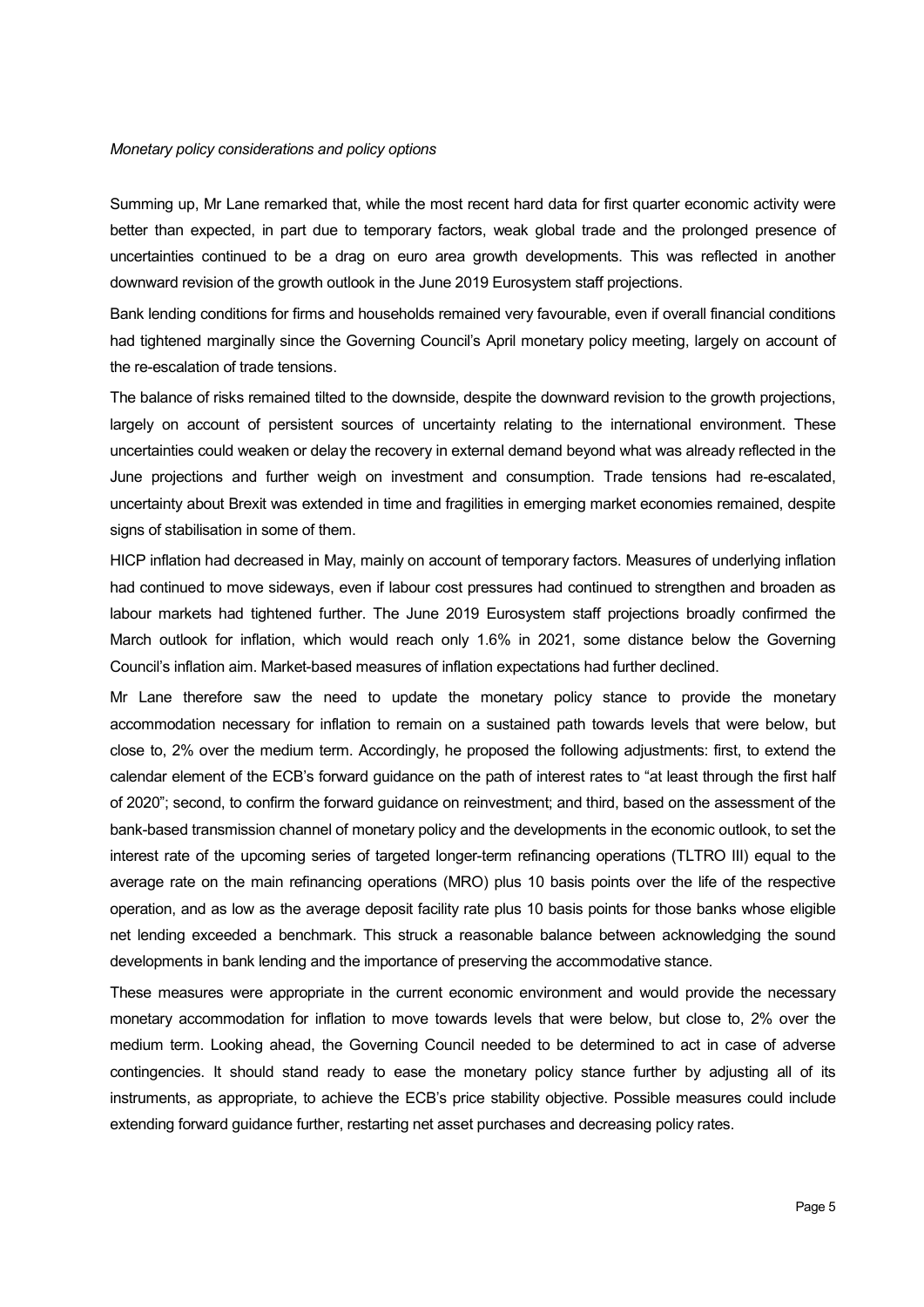In addition, following on from what had been communicated in April 2019, the Governing Council could indicate that, at the current point in time, the positive contribution of negative interest rates to the accommodative monetary policy stance and to the sustained convergence of inflation was not undermined by possible side effects on bank-based intermediation. However, the Governing Council should continue to monitor carefully the bank-based transmission channel of monetary policy and the case for mitigating measures.

Complementing Mr Lane's remarks, Mr Cœuré pointed out that, in its communication of 7 March 2019, the ECB had specified that further details on the precise terms of TLTRO III would be communicated in due course. The Executive Board was now putting forward proposals on the remaining details of the TLTRO III programme, taking into account a thorough assessment of the bank-based transmission channel of monetary policy, as well as further developments in the economic outlook, but also considering the experience gained with TLTRO I and TLTRO II. A technical press release, to be published after the Governing Council meeting, would set out details regarding TLTRO III pricing, the definition of the lending benchmark and the performance target, the definition of TLTRO III groups, the borrowing allowance and reference periods, as well as the concentration limits to be applied to every TLTRO III operation. The Eurosystem would provide further communication to counterparties in due course.

# **2. Governing Council's discussion and monetary policy decisions**

## *Economic and monetary analyses*

With regard to the economic analysis, members broadly shared the assessment of the outlook for economic activity in the euro area provided by Mr Lane in his introduction. Despite the somewhat better than expected data for the first quarter of 2019, the most recent information indicated that global headwinds continued to weigh on the euro area outlook. The prolonged presence of uncertainties, related to geopolitical factors, the rising threat of protectionism and vulnerabilities in emerging markets, was leaving its mark on economic sentiment. At the same time, further employment gains and increasing wages continued to underpin the resilience of the euro area economy and gradually rising inflation. This assessment was broadly reflected in the June 2019 Eurosystem staff projections, which foresaw annual real GDP increasing by 1.2% in 2019, 1.4% in 2020 and 1.4% in 2021. Compared with the March 2019 ECB staff projections, the outlook for real GDP growth had been revised up for 2019 and down for 2020 and 2021.

Considering the outlook and risks for the external environment, members highlighted the ongoing weakness in global trade, and concern was expressed about more pervasive and prolonged uncertainties in the external environment and their adverse impact on the global growth outlook for some time to come. Persistent uncertainty and trade tensions were negatively affecting international production and supply chains, with likely repercussions on investment plans.

Risks to the external environment were generally seen to be increasing or to have already increased, notably related to the deteriorating trade relationship between the United States and China, and to the continuing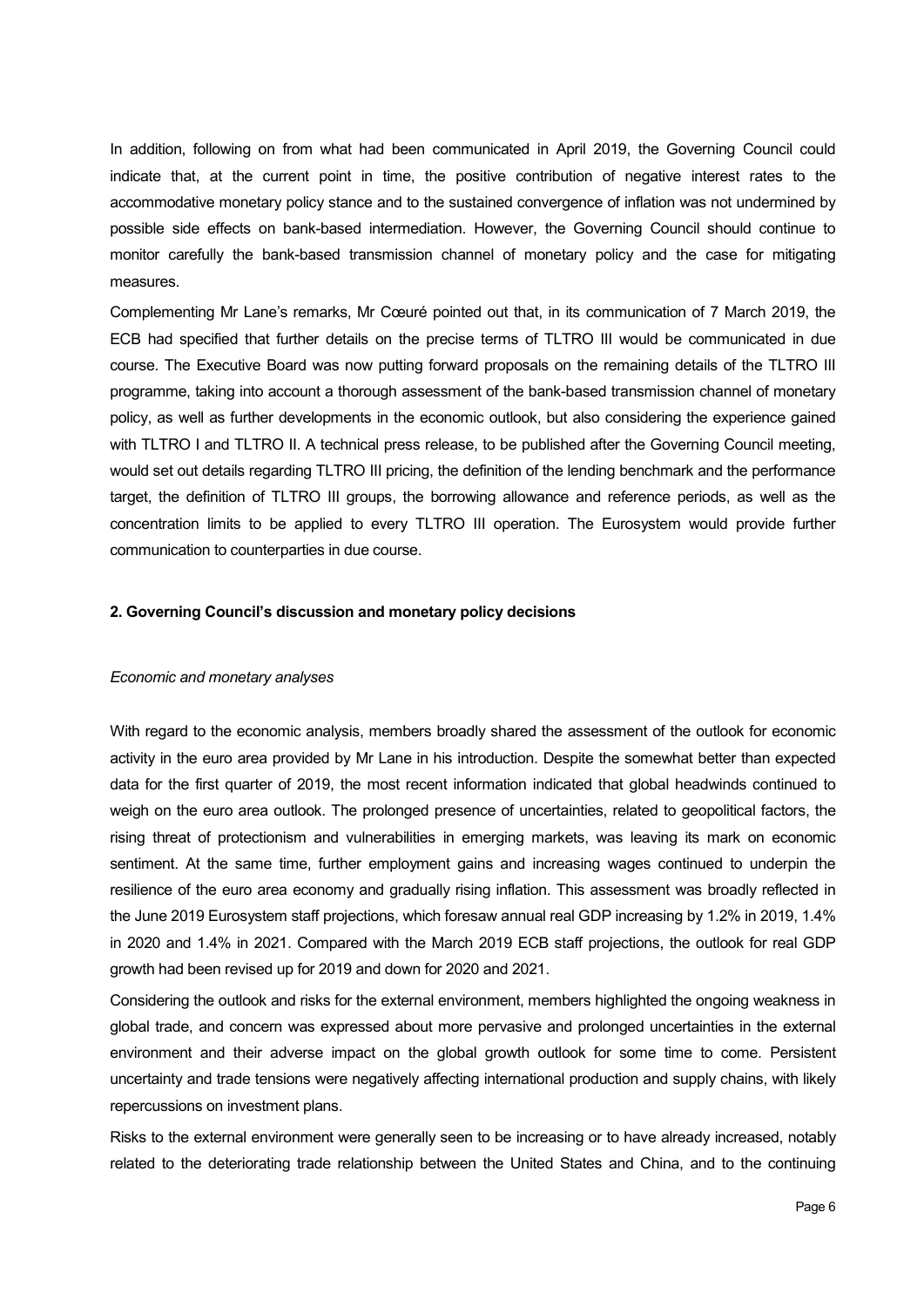uncertainty regarding the United Kingdom's withdrawal from the EU. It was underlined that markets appeared to see heightened trade conflicts as a proxy for a more fundamental shift in the multilateral world order. Against this background, the risks to the external environment were assessed to remain on the downside on account of the persistence of uncertainties, related to geopolitical factors, the threat of protectionism and vulnerabilities in emerging markets.

Turning to euro area activity, members noted that recent data had been mixed, with real GDP having risen by 0.4%, quarter on quarter, in the first quarter of 2019, following an increase of 0.2% in the fourth quarter of 2018. However, further economic data and survey information pointed to somewhat weaker growth in the second and third quarters. This reflected ongoing weakness in international trade in an environment of prolonged global uncertainty, which was weighing in particular on the euro area manufacturing sector. At the same time, the euro area services and construction sectors were showing resilience and the labour market was continuing to improve. In this context, it was argued that, in recent economic indicators, a gap had opened between hard data, notably on employment and wages, which remained supportive of domestic demand, and some of the confidence indicators and market perceptions, which seemed to be more negative.

Attention was drawn to an apparent dichotomy between economic projections and prevailing market perceptions of the outlook, as reflected in market prices, both globally and for the euro area. A view was expressed that markets might be prone to overreaction and overshooting, while economic projections tended to be somewhat sluggish in revising the outlook and subject to mean reversion. The point was made that financial markets tended to give greater weight to tail risks than the baseline.

Discussing the June 2019 Eurosystem staff macroeconomic projections in greater detail, members underlined that the baseline remained broadly consistent with the March 2019 ECB staff projections and that changes were not very substantial, especially with regard to inflation, compared with the downward revisions that had been observed in the March exercise. It was highlighted that domestic demand had so far been rather resilient, underpinned by strong employment and wage growth, favourable lending conditions and support from a very accommodative monetary policy stance and a mildly expansionary fiscal stance. Emphasis was placed on the staff projections for employment, which had been continuously revised up. It was also noted that the risk of recession was low.

Attention was also drawn to the dispersion of growth rates across countries, which pointed to the observed "soft patch" in activity being mainly due to two of the larger euro area economies, which had sizeable exportoriented manufacturing sectors, while activity elsewhere appeared to be more robust. However, it was also cautioned that the manufacturing slowdown observed in these two economies might yet spread further, in view of integrated intra-European value chains.

The balance of risks surrounding the euro area growth outlook was assessed by members to remain tilted to the downside on account of the persistence of uncertainties, related to geopolitical factors, the threat of protectionism and vulnerabilities in emerging markets. With respect to the outlook for fiscal policy, members noted that the mildly expansionary euro area fiscal stance was providing support to economic activity. It was recalled that, in order to reap the full benefits from the ECB's monetary policy measures, other policy areas had to contribute more decisively to raising the longer-term growth potential and reducing vulnerabilities.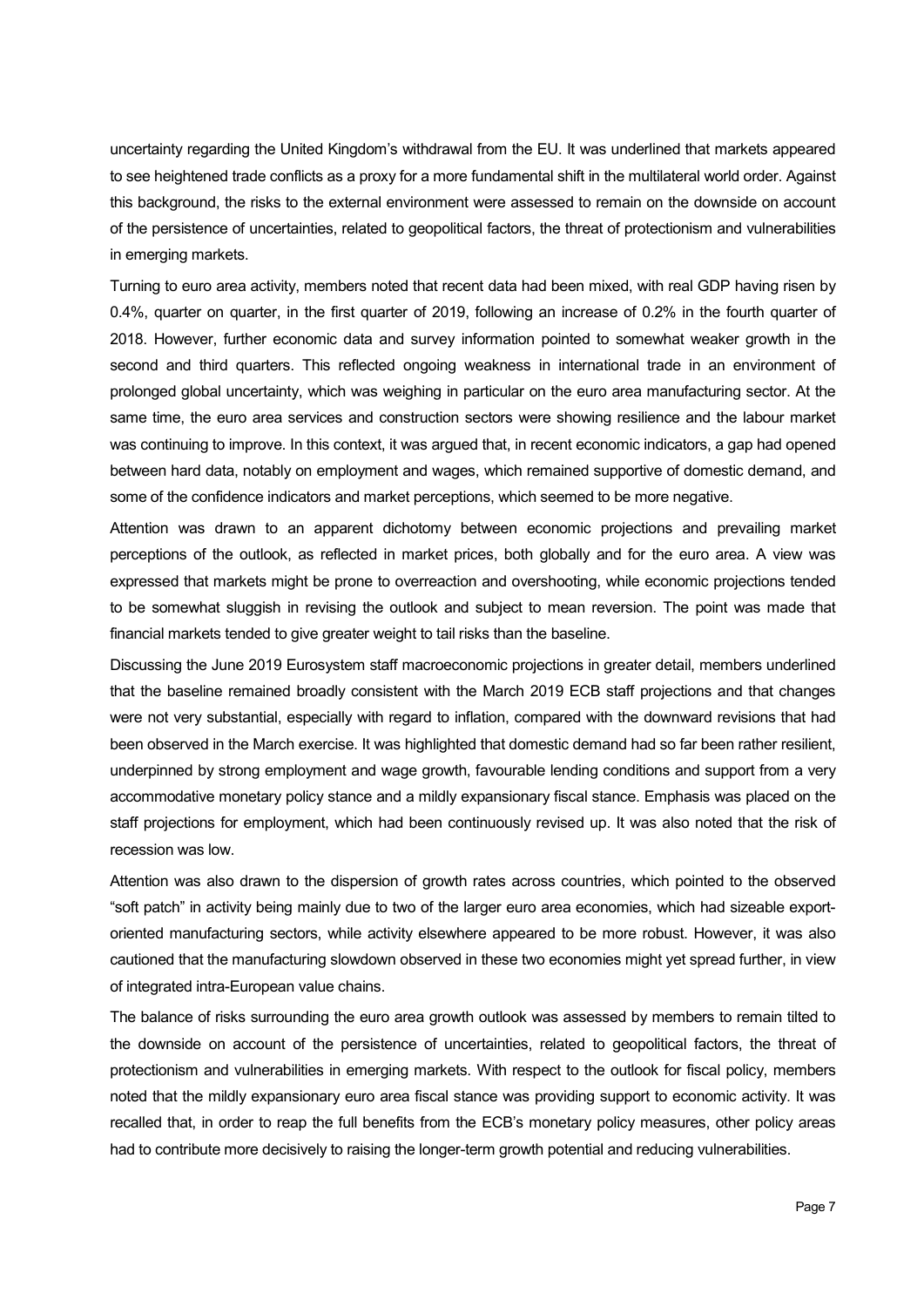With regard to price developments, there was broad agreement with the assessment presented by Mr Lane in his introduction. According to Eurostat's flash estimate, euro area annual HICP inflation was 1.2% in May 2019, after 1.7% in April, mainly reflecting lower energy and services price inflation. On the basis of current futures prices for oil, headline inflation was likely to decline over the coming months before rising again towards the end of the year. Looking through the recent volatility owing to temporary factors, measures of underlying inflation remained generally muted, but labour cost pressures continued to strengthen and broaden amid high levels of capacity utilisation and tightening labour markets. Looking ahead, underlying inflation was expected to increase over the medium term, supported by the ECB's monetary policy measures, the ongoing economic expansion and rising wage growth.

This assessment was also broadly reflected in the June 2019 Eurosystem staff projections, which foresaw annual HICP inflation at 1.3% in 2019, 1.4% in 2020 and 1.6% in 2021. Compared with the March 2019 ECB staff projections, the outlook for HICP inflation had been revised up by 0.1 percentage points for 2019 and revised down by 0.1 percentage points for 2020. Confidence in the upward movement in the path of inflation was expressed, and it was underlined that the recent pronounced volatility in inflation data should be temporary and had, in significant measure, been due to the timing of public holidays and to methodological changes regarding seasonal adjustment in the euro area's largest economy.

Reference was made to the downward shift in the option-implied distribution of inflation expectations. The fiveyear forward inflation-linked swap rate five years ahead had fallen back to levels near the previous lows recorded in September 2016. At the same time, it was recalled that while technical factors might affect the information content of market-based measures of inflation expectations and while no such strong deterioration could be detected in other measures, notably surveys, there should be no room for complacency.

With unit labour costs expected to decelerate somewhat over the projection horizon, as productivity gains outpaced wage growth, increasing profit margins were seen as the main factor behind rising inflation in the projections. However, it was argued that stronger profit margins might not materialise in an environment of decelerating domestic demand and in the presence of substantial cash buffers held by companies, which could be used to accommodate shocks in uncertain conditions. Hence the pass-through from wages to prices might not be observed for some time. However, it was also underlined that, while the limited pass-through from wages to prices remained a puzzle and there were uncertainties and lags in the relationship, the fundamental economic forces remained in place for inflation to pick up over time.

With regard to the monetary analysis, members widely shared the assessment provided by Mr Lane in his introduction. The sustained rates of broad money growth were seen to reflect ongoing bank credit creation for the private sector and low opportunity costs of holding M3. The narrow monetary aggregate M1 continued to be the main contributor to broad money growth on the components side. On the counterparts side, lending to the non-financial private sector had remained robust overall and continued to be supported by very favourable borrowing costs for firms and households across the euro area, which remained close to their historical lows.

Members also broadly shared the assessment that, at current levels, the ECB's negative interest rate policy continued to support loan growth and, ultimately, economic growth and inflation. The immediate costs of the negative interest rate policy arising from banks paying a negative rate on their excess reserves and deposit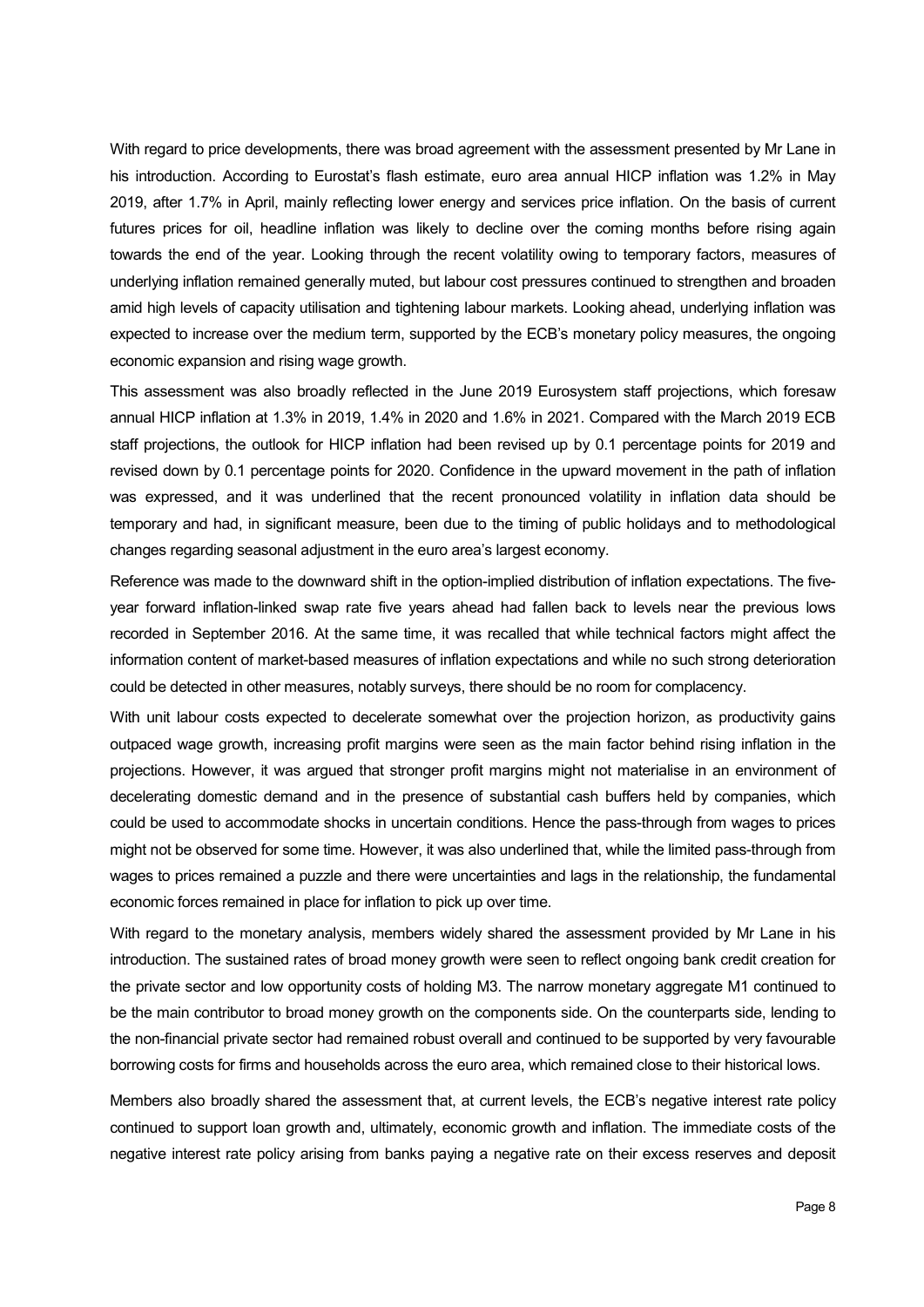facility holdings were considered to be overall limited in size. So far, these costs were outweighed by the overall benefits from the generation of larger lending volumes and the reduction of risks and loan loss provisions due to the more favourable macroeconomic developments fostered by negative interest rates. The point was made that such findings warranted further analysis and that this assessment might not hold for lower policy rates or for horizons longer than those currently envisaged in the Governing Council's forward guidance.

#### *Monetary policy stance and policy considerations*

With regard to the monetary policy stance, members widely shared the assessment provided by Mr Lane in his introduction. Overall, financial conditions had tightened marginally since the Governing Council's April monetary policy meeting, largely on account of the renewed escalation of trade tensions. At the same time, bank lending conditions for firms and households remained very favourable. While further employment gains and rising wages still underpinned the resilience of the domestic economy and gradually rising inflation pressures, an ample degree of monetary accommodation remained necessary to support the euro area expansion, the ongoing build-up of domestic price pressures and, thus, headline inflation developments over the medium term.

There was also broad agreement with the assessment that an update of the monetary policy stance was called for in the light of the prolongation of uncertainties and their implications for the inflation outlook. Confidence in the baseline projection and a sustained adjustment in the path of inflation continued to be warranted, but inflation was still projected to reach only 1.6% in 2021, which was seen to remain some distance away from the Governing Council's inflation aim. It was hence considered important for the Governing Council to demonstrate its determination to act, in line with its reaction function, by adjusting its monetary policy stance at the current meeting, and to further prepare for adverse contingencies in the period ahead.

Against this background, members expressed broad agreement with the overall package of monetary policy proposals put forward by Mr Lane in his introduction: first, to adjust the calendar-based component of the Governing Council's forward guidance on the key ECB interest rates to indicate that the Governing Council now expected rates to remain at their present levels "at least through the first half of 2020"; second, to reiterate the Governing Council's forward guidance on reinvestment; and, third, based on the assessment of the bankbased transmission channel of monetary policy and the developments in the economic outlook, to set the interest rate on the forthcoming TLTRO III operations equal to the average MRO rate plus 10 basis points over the life of the respective operation, and as low as the average deposit facility rate plus 10 basis points for those banks whose eligible net lending exceeded a benchmark. At the same time, some nuances were expressed about individual elements of the policy package.

Responding to the further weakening of the economic outlook and the muted inflation developments, in the context of prolonged uncertainties, the extension of the calendar element of the forward guidance on interest rates was widely seen as appropriate. The point was made that, if the calendar-based component was progressively aligned with market expectations in response to changes in the macroeconomic environment, the independent value of the calendar element could be seen to be diminished. The forward guidance on the interest rate path nonetheless remained the principal instrument for adjusting the monetary policy stance and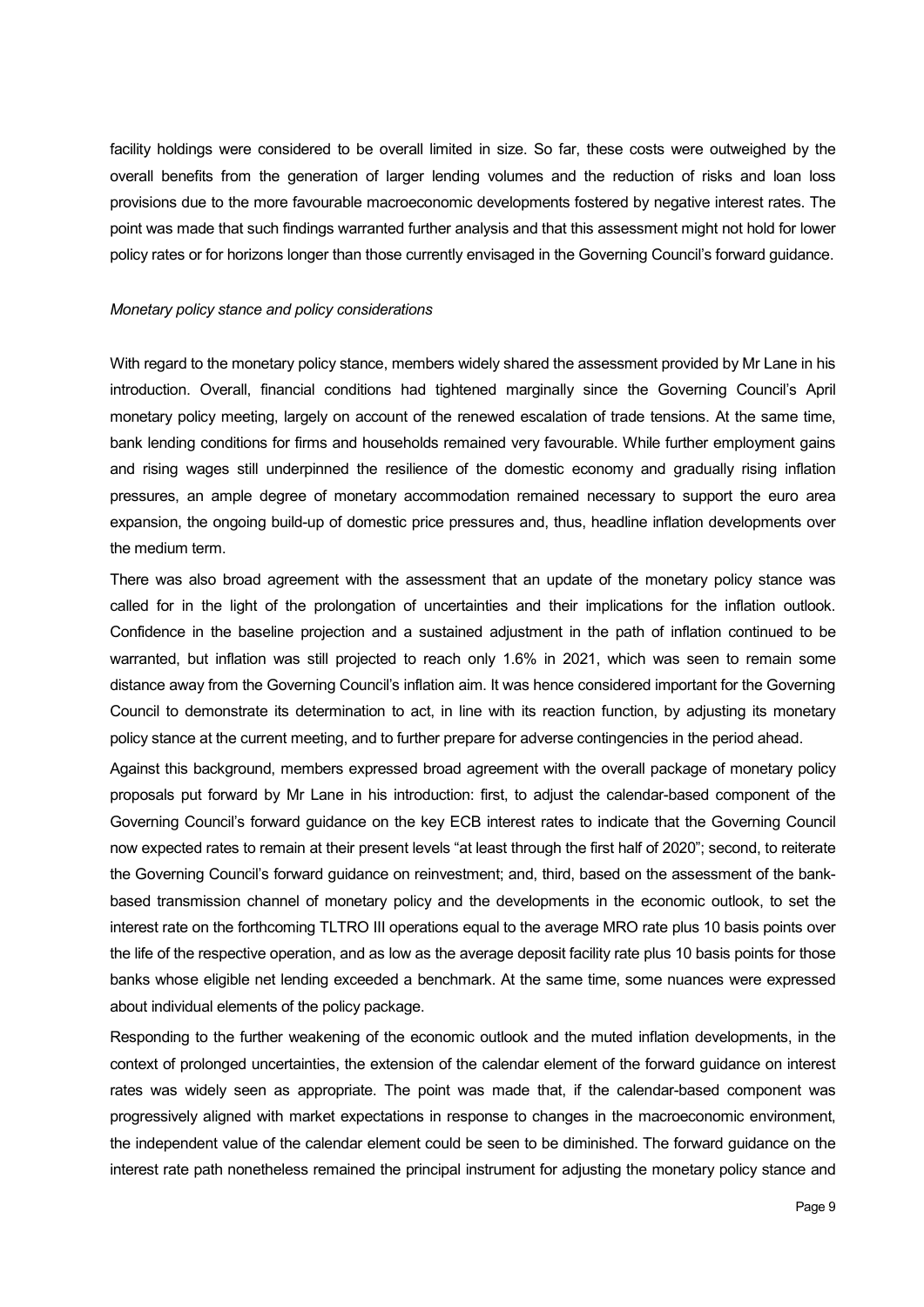had proved effective. Moreover, the extension of the calendar-based component by six months was seen to be in line with a gradual approach to adjusting policy, which would allow monitoring in the period ahead to see whether the observed prolonged "soft patch" proved to be persistent. In addition, it was underlined that the state-contingent element embodied a powerful automatic stabiliser, as indicated by the very substantial downward shift in the entire interest rate swap curve since the beginning of the year.

With regard to the pricing of the TLTRO III operations, members widely supported the proposal made by Mr Lane and agreed with his assessment that this struck a reasonable balance between acknowledging the solid developments in bank lending and the importance of preserving the ECB's accommodative monetary policy stance. The pricing of a minimum rate at the deposit facility rate plus 10 basis points was widely seen as very favourable and maximising the policy effectiveness of the forthcoming operations. Some arguments were made in favour of a pricing more in line with that of TLTRO II. This was seen as making the contribution of TLTRO III to the monetary policy stance even stronger. At the same time, it was acknowledged that bank lending was, overall, much stronger now than had been the case when TLTRO II was announced.

In the context of their regular assessment, members also broadly shared Mr Lane's assessment in his introduction that, at the current point in time, the positive contribution of negative interest rates to the accommodative monetary policy stance and to the sustained convergence of inflation was not undermined by possible side effects on bank-based intermediation. At the same time, there was also broad agreement that the Governing Council should continue to monitor carefully the bank-based transmission channel and the case for mitigating measures. In this context, it was underlined that the possible side effects of a low interest rate environment would also need to be addressed by adequate macroprudential policies. A call was therefore made to strengthen the effectiveness of macroprudential frameworks and prudential tools to address possible financial stability risks arising from rates remaining at very low levels over a prolonged horizon.

Against this background, the President ascertained that all members agreed with the overall package of monetary policy proposals put forward by Mr Lane in his introduction, which was seen as appropriate in the current economic environment to provide the monetary accommodation necessary for inflation to remain on a sustained path towards levels below, but close to, 2% over the medium term.

At the same time, there was broad agreement that, in the light of the heightened uncertainty, which was likely to extend further into the future, the Governing Council needed to be ready and prepared to ease the monetary policy stance further by adjusting all of its instruments, as appropriate, to achieve its price stability objective. Potential measures to be considered included the possibility of further extending and strengthening the Governing Council's forward guidance, resuming net asset purchases and decreasing policy rates.

In this context, it was also noted that, should the environment of too low inflation continue to prevail, considerations of a more strategic nature might be warranted in order to reinforce the credibility of the ECB's monetary policy and support the achievement of a sustained adjustment in inflation to its inflation aim. The point was made that the Governing Council's communication should put more emphasis on the symmetry of its medium-term aim by clarifying that deviations of inflation from the Governing Council's inflation aim would be tolerated in a symmetrical fashion, in both directions, as long as this supported the achievement of the Governing Council's inflation aim in a sustained manner over the medium term. At the same time, the point was made that care needed to be taken to ensure that any considerations of a strategic nature could not be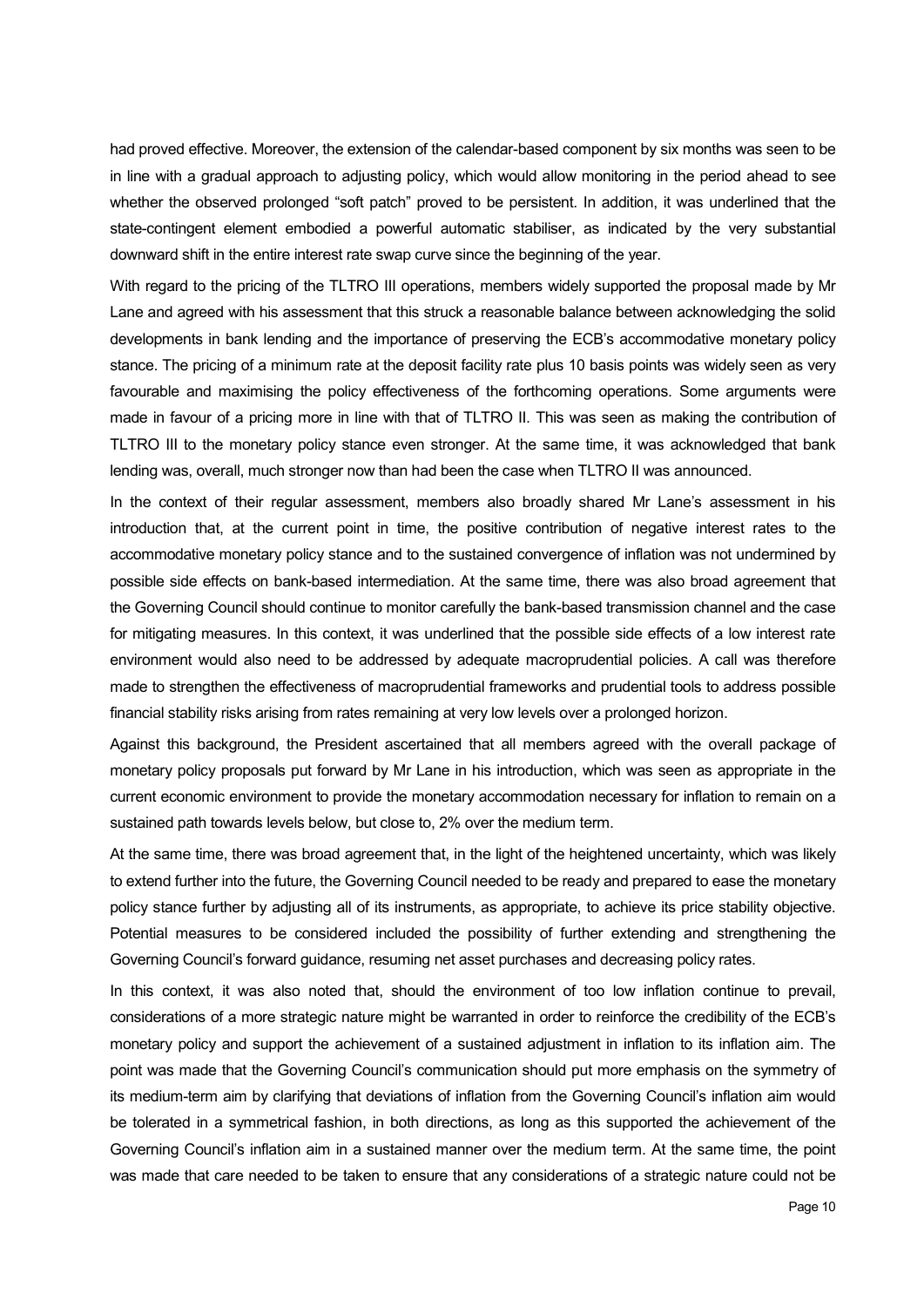seen as moving the goalposts at a time when it proved challenging to achieve the Governing Council's inflation aim.

# *Monetary policy decisions and communication*

Taking into account the foregoing discussion among the members, on a proposal from the President, the Governing Council decided that the interest rate on the main refinancing operations and the interest rates on the marginal lending facility and the deposit facility would remain unchanged at 0.00%, 0.25% and -0.40%, respectively. The Governing Council expected the key ECB interest rates to remain at their present levels at least through the first half of 2020, and in any case for as long as necessary to ensure the continued sustained convergence of inflation to levels below, but close to, 2% over the medium term.

The Governing Council intended to continue reinvesting, in full, the principal payments from maturing securities purchased under the asset purchase programme for an extended period of time past the date when it started raising the key ECB interest rates, and in any case for as long as necessary to maintain favourable liquidity conditions and an ample degree of monetary accommodation.

Regarding the modalities of the new series of quarterly TLTROs, the Governing Council decided that the interest rate in each operation would be set at a level that is 10 basis points above the average rate applied in the Eurosystem's main refinancing operations over the life of the respective TLTRO. For banks whose eligible net lending were to exceed a benchmark, the rate applied in TLTRO III would be lower and could be as low as the average interest rate on the deposit facility prevailing over the life of the operation plus 10 basis points. Further modalities would be set out in a technical press release to be published at the end of the press conference.

The members of the Governing Council subsequently finalised the introductory statement, which the President and the Vice-President would, as usual, deliver at the press conference following the end of the current Governing Council meeting.

# Introductory statement

[https://www.ecb.europa.eu/press/pressconf/2019/html/ecb.is190606~32b6221806.en.html](https://www.ecb.europa.eu/press/pressconf/2019/html/ecb.is190606%7E32b6221806.en.html)

# Press releases

[https://www.ecb.europa.eu/press/pr/date/2019/html/ecb.mp190606~1876cad9a5.en.html](https://www.ecb.europa.eu/press/pr/date/2019/html/ecb.mp190606%7E1876cad9a5.en.html) [https://www.ecb.europa.eu/press/pr/date/2019/html/ecb.pr190606~d1b6e3247d.en.html](https://www.ecb.europa.eu/press/pr/date/2019/html/ecb.pr190606%7Ed1b6e3247d.en.html)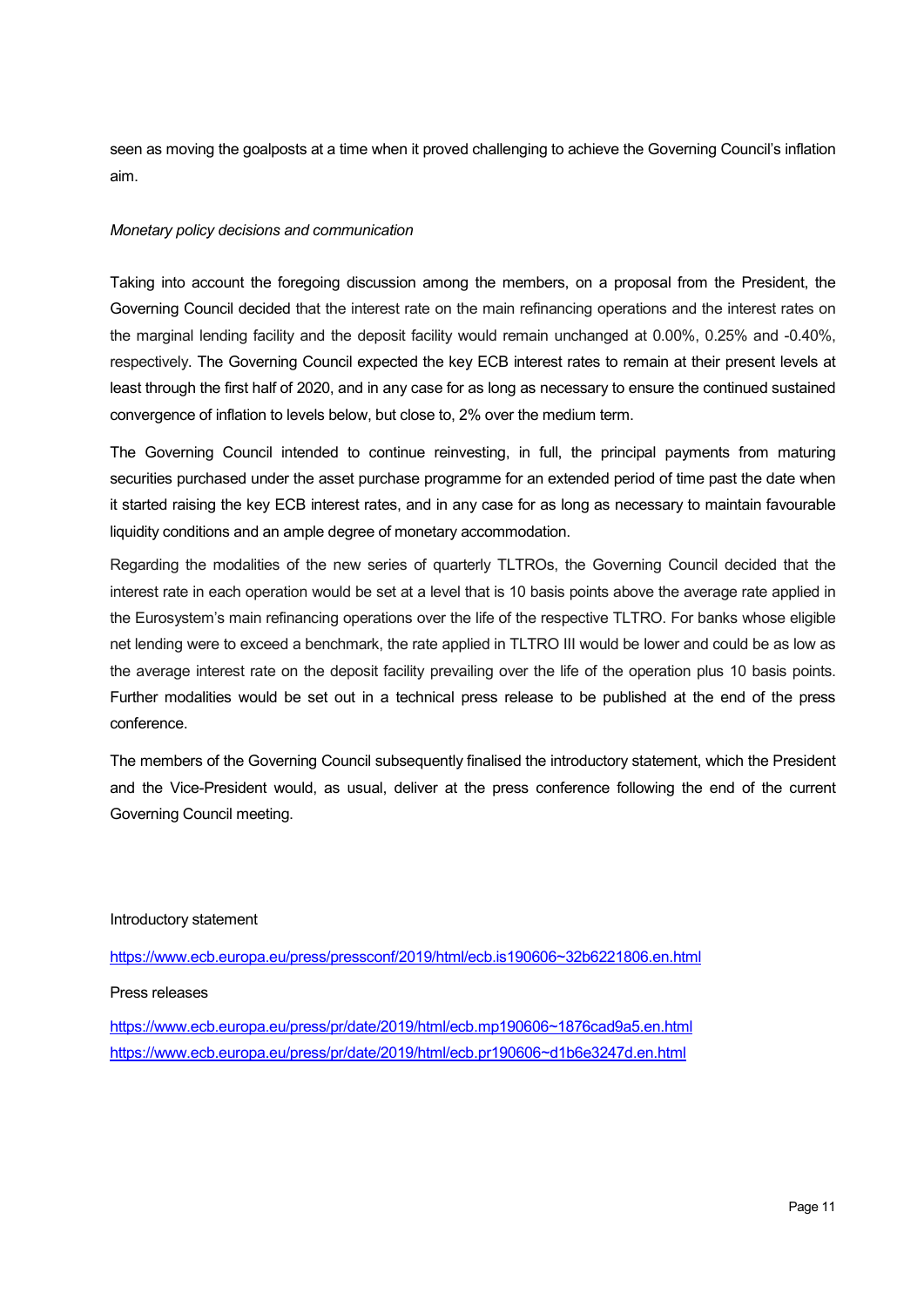# **Meeting of the ECB's Governing Council, 5-6 June 2019**

#### **Members**

- Mr Draghi, President
- Mr de Guindos, Vice-President
- Mr Cœuré
- Mr Costa
- Mr Hansson
- Mr Hernández de Cos
- Mr Herodotou
- Mr Kažimír\*
- Mr Knot\*
- Mr Lane
- Ms Lautenschläger
- Mr Mersch
- Mr Nowotny
- Mr Rehn\*
- Mr Reinesch
- Mr Rimšēvičs
- Mr Stournaras
- Mr Vasiliauskas
- Mr Vasle
- Mr Vella
- Mr Villeroy de Galhau
- Mr Visco
- Mr Weidmann
- Mr Wunsch\*

\* Members not holding a voting right in June 2019 under Article 10.2 of the ESCB Statute.

## **Other attendees**

Mr Teixeira, Secretary, Director General Secretariat Mr Smets, Secretary for monetary policy, Director General Economics Mr Winkler, Deputy Secretary for monetary policy, Senior Adviser, DG Economics

#### **Accompanying persons**

Mr Alves Mr Arce Mr Aucremanne